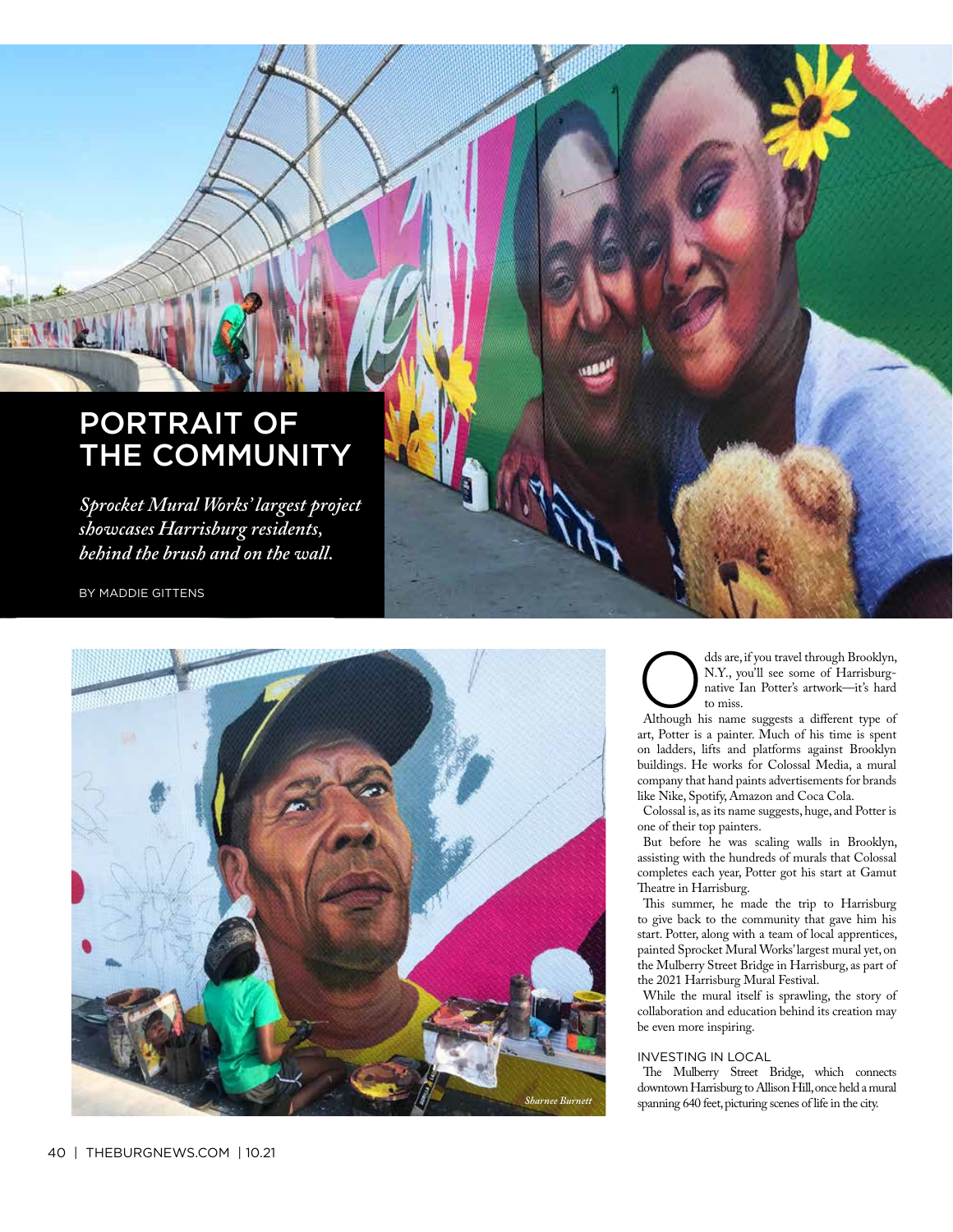

However, in 2014, PennDOT removed the mural to rehabilitate the bridge. Since then, the bridge has sat as an empty canvas—until this summer, when Sprocket got its hands on it.

Sprocket hopes it has brought life back to the bridge through a new mural recently completed, sponsored by M&T Bank and the Pennsylvania College of Art & Design, with grant funding from The Foundation for Enhancing Communities (TFEC).

The mural features larger-than-life portraits of actual Harrisburg residents amidst swirling colors. As cars drive by, they see an elderly woman, a mother and child, a smiling man, a woman with fery red hair—all members of the community, maybe even a familiar face.

"We wanted to really re-create the beauty of that project," said Meg Caruso, co-founder of Sprocket, referring to the previous mural that was on the bridge. "It's defnitely exciting because it's our biggest project yet."

But Caruso said that her favorite part of creating the mural was utilizing the talent of local artists who worked as apprentices under Potter's guidance.

While apprentices Sharnee Burnett, Kwatei Hector, Bryan Hickman and Jonathan Molina all have experience in art, none have worked on largescale murals, Caruso said.

"To have a mentor like Ian, it's really valuable to their growth and to Harrisburg, really," Caruso said. "It means that, for future projects, we can pull from more local artists."

Kwatei "Q" Hector, an artist from Allison Hill, has been drawing since he was a kid and has held some exhibitions, but never worked on a mural project. This summer, he participated in Sprocket's planter

painting project in Allison Hill. Recognizing his potential, Caruso offered him the apprenticeship with Potter.

Hector loved seeing how his painted planter positively impacted his neighborhood and couldn't wait to be part of another beautifcation project, he said.

"I'm grateful they're beautifying the city and letting me be a part of it," he said. "It's a blessing to me."

Hector said that Potter has taught him techniques including using an electro pounce machine, a pen that burns tiny holes onto a large sheet of paper to create a stencil to use when creating the mural. He then learned about "pouncing," in which an artist taps a bag of charcoal powder over the holes in the stencil to transfer the outline of an image onto a wall. This is the first time that Sprocket has used these methods for a mural in Harrisburg, Caruso said.

Potter has also coached Hector as he's worked on painting the portraits of the residents.

"Ian has a really beautiful ability to teach," Caruso said.

#### HOMEGROWN

While Potter is a mentor to artists now, he remembers being an apprentice himself.

In the early 2000s, Gamut Theatre hired him out of college as an actor and set designer. He would, almost singlehandedly, design, build and paint sets for the theater that often features plays by William Shakespeare, among others.

Judd "Pop" Nicholson, the father of Gamut-co-

founder Clark Nicholson, was Potter's mentor at the theater. With his experience as an old-school sign painter, before vinyl billboards replaced handpainted ads, Judd taught Potter how to paint lifelike scenery.

"If I would make a mistake, he would be like 'don't worry about it; no matter what anyone tells you, you can paint,'" Potter said. "It stuck with me and propels me forward. It just so happened that, years later, I would become the modern-day equivalent of a sign painter."

Judd taught Potter the methodology of painting, but most importantly, Potter said, at Gamut, he learned how to have a strong work ethic.

It's this idea that he tried to pass onto his apprentices with Sprocket.

"It's so cool to bring back some of that skill and knowledge," Potter said. "This project is about lifting up our local artists in Harrisburg."

While Caruso said that Sprocket is always trying to fnd ways to use the talents of local artists for its projects, they've especially focused their efforts this year, she said. That has shown through projects like the planter painting in Allison Hill, a mural painted by Harrisburg artist Sarah Fogg in Penbrook and the Mulberry Street Bridge mural, among others.

"There's so much value in supporting local," Caruso said. "We want to support our local artists."<sup>9</sup>

*To learn more about Sprocket Mural Works, visit www.sprocketmuralworks.com.*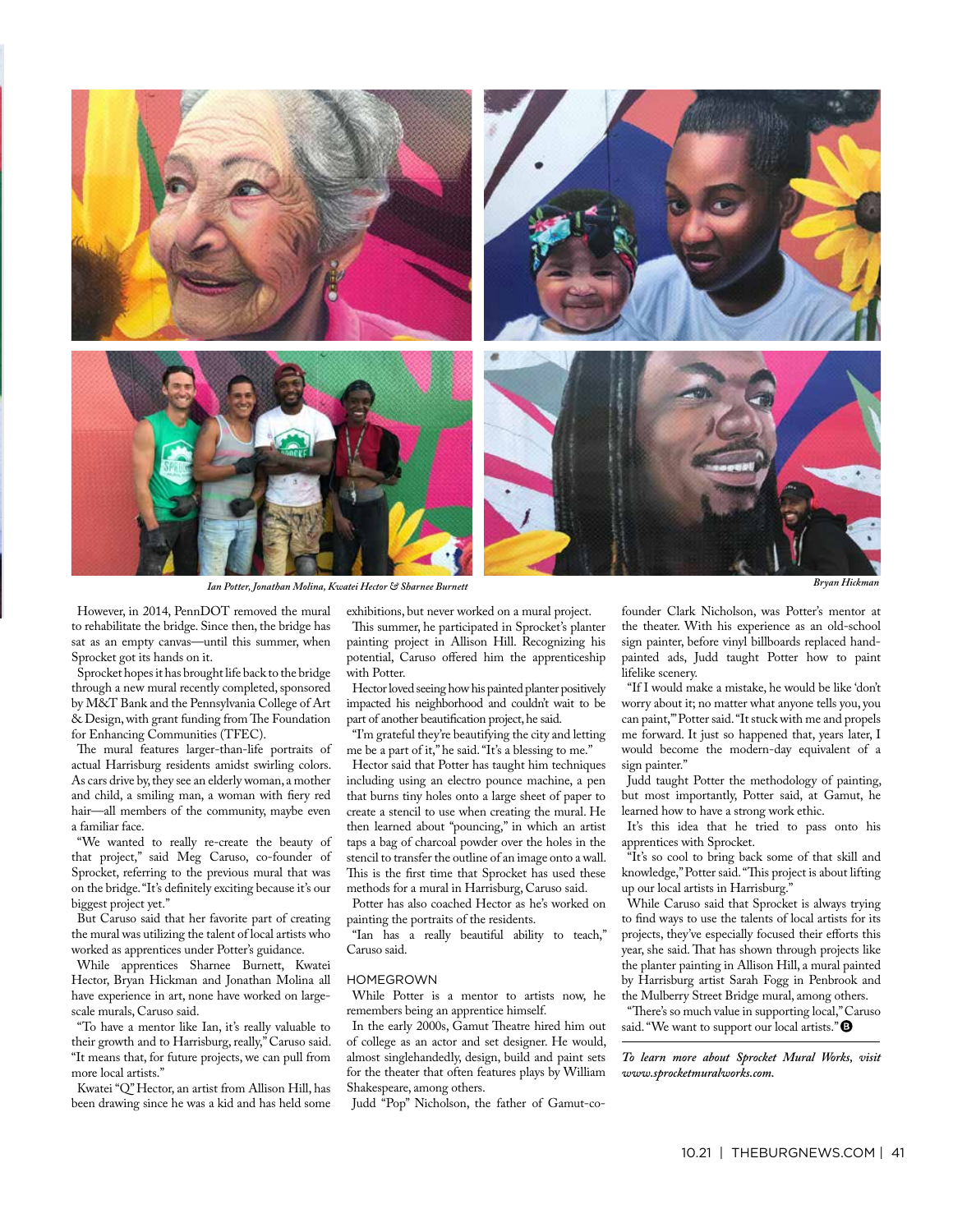### PEDAL & PAINT

*Sprocket Mural Works teams up with Recycle Bicycle on reimagined mural for new bike shop location.*

BY MADDIE GITTENS



hen I visited Recycle Bicycle in Harrisburg in 2019, I'd never seen so many bikes in one place before. At the time, they had a literal mountain of bikes piled in the middle of their warehouse on Atlas Street in Uptown Harrisburg.

That was in September 2019, and volunteers at the nonprofit were preparing to move the thousands of bicycles and equipment out of the building, which had recently been sold. Within a month, they found a new home on Chestnut Street in Allison Hill, returning them to the neighborhood the organization had worked out of for over 20 years before moving to Uptown.

Recycle Bicycle operated out of the Atlas Street warehouse for four years, providing free bikes to community members, teaching them how to repair them and to stay safe while riding.

While the crew packed up, longtime volunteer and board member Jenifer Donnelly climbed the ladder to a loft in the warehouse. Tucked among the tools, she found something familiar.

In 2015, Recycle Bicycle's building became one of Sprocket Mural Works' frst canvasses in the city. A large mural was installed on the front of the brick building, covering the garage doors and windows with a whimsical scene of children and swirling purples and blues.

Up in the loft in 2019, Donnelly found the stencils that were used to create the work of art.

"That mural became a part of who we were," she said. "It really was our identity."

Donnelly kept the stencils, and volunteers pulled off a few panels from the mural as Recycle Bicycle packed up and rolled out, quite literally, headed to their new building in Allison Hill.

Recycle Bicycle settled into its new home, but the building was missing one thing. In mid-July, I met up with Donnelly and other volunteers with Recycle Bicycle and Sprocket Mural Works as they cut out over 100 stencils for a new mural that would bring the bike shop full circle.

#### STEERING FORCE

Artist Ralphie Seguinot was the quiet force behind the bright, bold painting on Recycle Bicycle's Atlas Street mural and the reimagined new piece on Allison Hill.

The mural at Recycle Bicycle's previous location was one of Seguinot's first times creating such a large-scale work of art. He was inspired by the nonproft's mission of helping those in need in the community and, having two kids of his own, he connected with their priority of serving youth.

Seguinot took art classes in grade school, but never had any formal training. Inspired by famous street artist Banksy, Seguinot started teaching himself how to paint in 2013.

After the Recycle Bicycle mural, he worked with Sprocket to create a similar style mural, again featuring a child, on the side of the Sayford Market in Midtown Harrisburg. During the pandemic, Seguinot admitted his art took a backseat. He was

unmotivated and uninspired—until Sprocket asked him to paint yet another mural for Recycle Bicycle, where it had all started.

"I'm extremely appreciative that they're willing to have me come back into their space," he said. "I'm humbled that people enjoy what I've been doing."

The new mural spans the front and sides of the bike shop in Allison Hill. The focus is on a child riding a bike, again with lots of color splashed on the background.

"I really like his art because of the way it makes people feel," said Megan Caruso, Sprocket Mural Works' co-founder. "I just fnd them to be really pure and colorful, and people respond to them."

Caruso said that, while using stencils is a common form of street art, she didn't know of any other artists who used stencils to create such large-scale murals.

Volunteer Trish Newdeck helped cut the stencils for the mural, which brought together two organizations that she loved. Through Newdeck's son, who used to volunteer with Recycle Bicycle, she got to witness the work that they did in the community and fell in love with their mission. Newdeck also volunteered with Sprocket before, helping with the Jackson Hotel mural, which collapsed with the building in 2021, and painting a duck statue downtown.

"I really appreciate the work that both organizations are doing, so it was really a no-brainer," she said.

#### IN TANDEM

The Recycle Bicycle mural is part of the 2021 Harrisburg Mural Festival, which also includes creating a pocket park in Midtown and painting murals to celebrate Black lives.

This project holds a special significance to Caruso, who loves the idea of working with another small nonproft in Harrisburg.

"There's a kinship because we are very similar," Caruso said. "They're bringing a lot of joy to the community. For us, it's through art and, for them, it's through bikes."

Donnelly explained that Recycle Bicycle raised half of the funds for the mural project through donations from supporters. Having a mural on their new building was important to them and to their mission of creating a community space.

"When you do something like this to a building, it just brings all eyes to you," she said. "It will seal our identity in the community."

Caruso was happy to partner with an organization that was excited to display their artwork on their building and that recognized the impact that beautifcation has on neighborhoods.

"Hopefully, it'll catch a lot of attention," she said. "Part of their history from Atlas Street can move to their new home."<sup>9</sup>

*To learn more about Recycle Bicycle Harrisburg, visit www.rbhburg.org.* 

*For more information about Sprocket Mural Works, visit www.sprocketmuralworks.com.*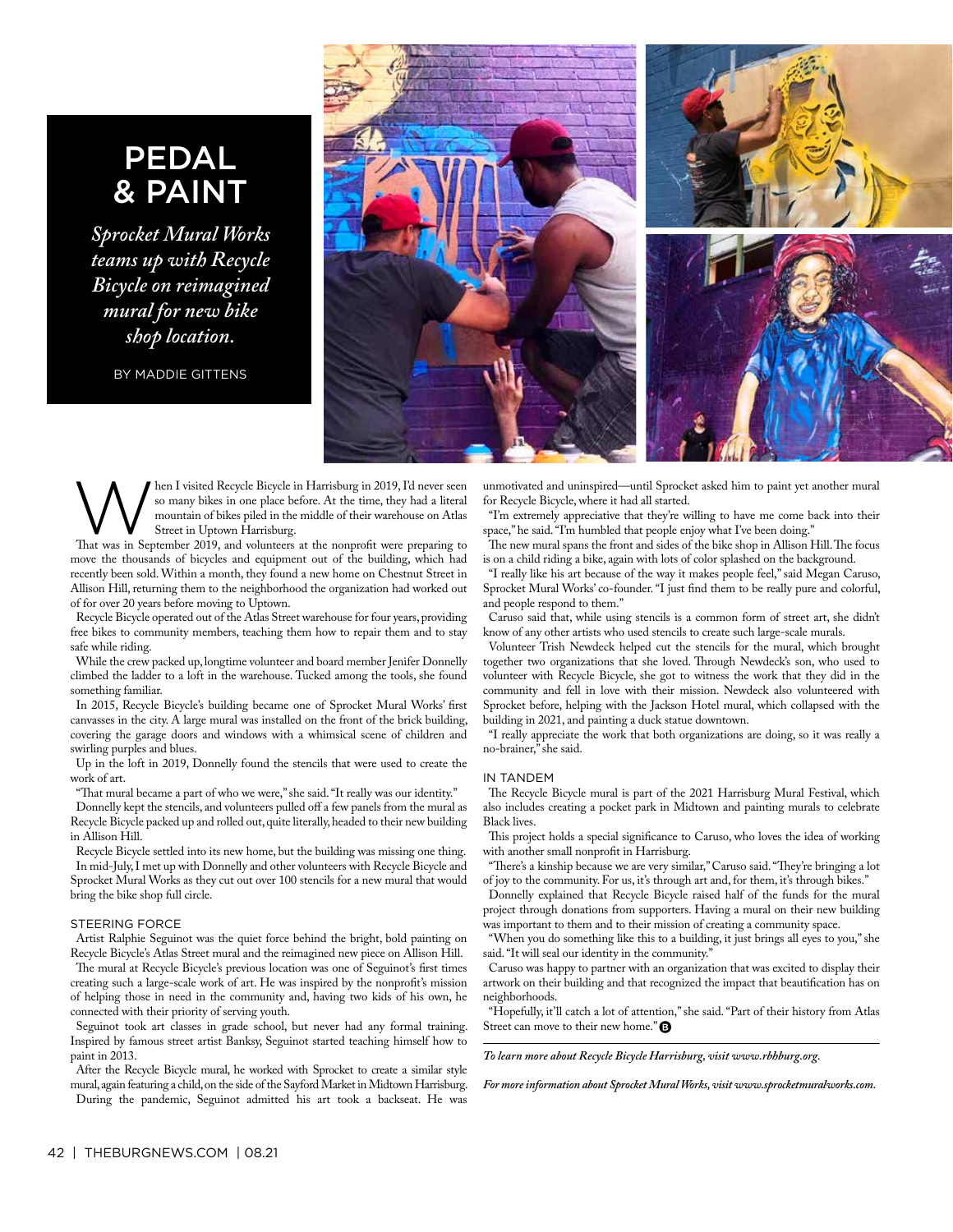### SOME HIP HOP LUV

*Young Harrisburg area rapper Kierra Luv charts her future.*

BY MADDIE CONLEY GITTENS



n 2018, Kierra Luv u<br>Instagram page, not<br>She was rapping frees<br>"Money." She caption<br>but move like I'm grown." n 2018, Kierra Luv uploaded a video to her Instagram page, not thinking much of it. She was rapping freestyle to Cardi B's track, "Money." She captioned the video, "Only 16,

It was just a minute-long clip that she recorded in her attic, but it quickly became much more after Cardi B shared it to her own page. Suddenly, Luv had millions of views on her freestyle.

"It hit me by surprise," she said. "It was a fipswitch moment."

From then on, everything changed. Luv had people listening, and she had to keep their attention.

Reeling her audience in with her rhymes, Luv's lyrics touch on her life experiences and the struggles she has gone through. It's the maturity in her raps that she believes hooks her audience, despite her age. Being young and a female in a male-dominated genre aren't disadvantages, but make her stand out, she said.

When she frst started rapping in 2016, it was just a new hobby to try out. Luv was into music, but had no experience with writing her own lyrics. One of her favorite shows at the time was Lifetime's "The Rap Game," in which young artists battled to win a recording contract.

"I just wanted to see if I could do it," Luv said.

She tried out for the show that year and, while she wasn't chosen, the experience energized her to become more consistent with writing and recording content.

Luv began to develop as an artist, creating more freestyle videos for social media and then signing with a record label in 2019, which she has since parted ways with. From there, she started releasing singles like "Automatic" and "Don't I."

Her songs rely on themes of how Luv has gone through difficult times but is rising above them.

*I remember days there was nothing left to eat/ So we only had one option we would starve ourselves to sleep, but I/ I make this thing look too easy, don't I/ Make lookin' good look great, don't I*

—From "Don't I"

think her age shows in her lyrics.

"I'm talking about things they wouldn't expect," she said. "Everything I say in my songs is advice, and I just hope people apply it their lives in whatever way they can."

In 2020, Luv's mixtape, "Take It Or Leave It," dropped with 10 songs, a few of them already released singles. Well-known Canadian hip hop artist Tory Lanez, rapper iann dior and rising R&B star Ray Moon made appearances on the mixtape, as well.

She sees the mixtape as her introduction into the music world.

"I wanted to plant the seeds, and right now is the time the seeds are sprouting," Luv said. "People can look back and be like, this is where she started and this is how she grew."

With her mixtape garnering over 4 million streams, it seems like the seeds are sprouting.

Luv remembers bumping into alternative singersongwriter Billie Eilish in an airport. Luv's cousin, who was with her, asked Eilish if she knew Luv's music. Eilish said she did, and that stuck with Luv.

"It's just crazy," she said. "For her to even see what I got going on shows me, well I've got to be on the right path."

Luv is now an independent artist, recording at a nearby studio in Lemoyne. However, she has plans to move to Atlanta in the near future.

Even though Luv was bummed she couldn't hold concerts during the COVID-19 pandemic, it's given her plenty of time to work on more projects. She said that she has a lot in the works, including many singles.

"I'm working on so many diferent things and so many different ways to explain the story," she said.  $\bigcirc$ 

*You can listen to Kierra Luv's music on all major streaming platforms. Find her on Instagram at @kierraluv.* 

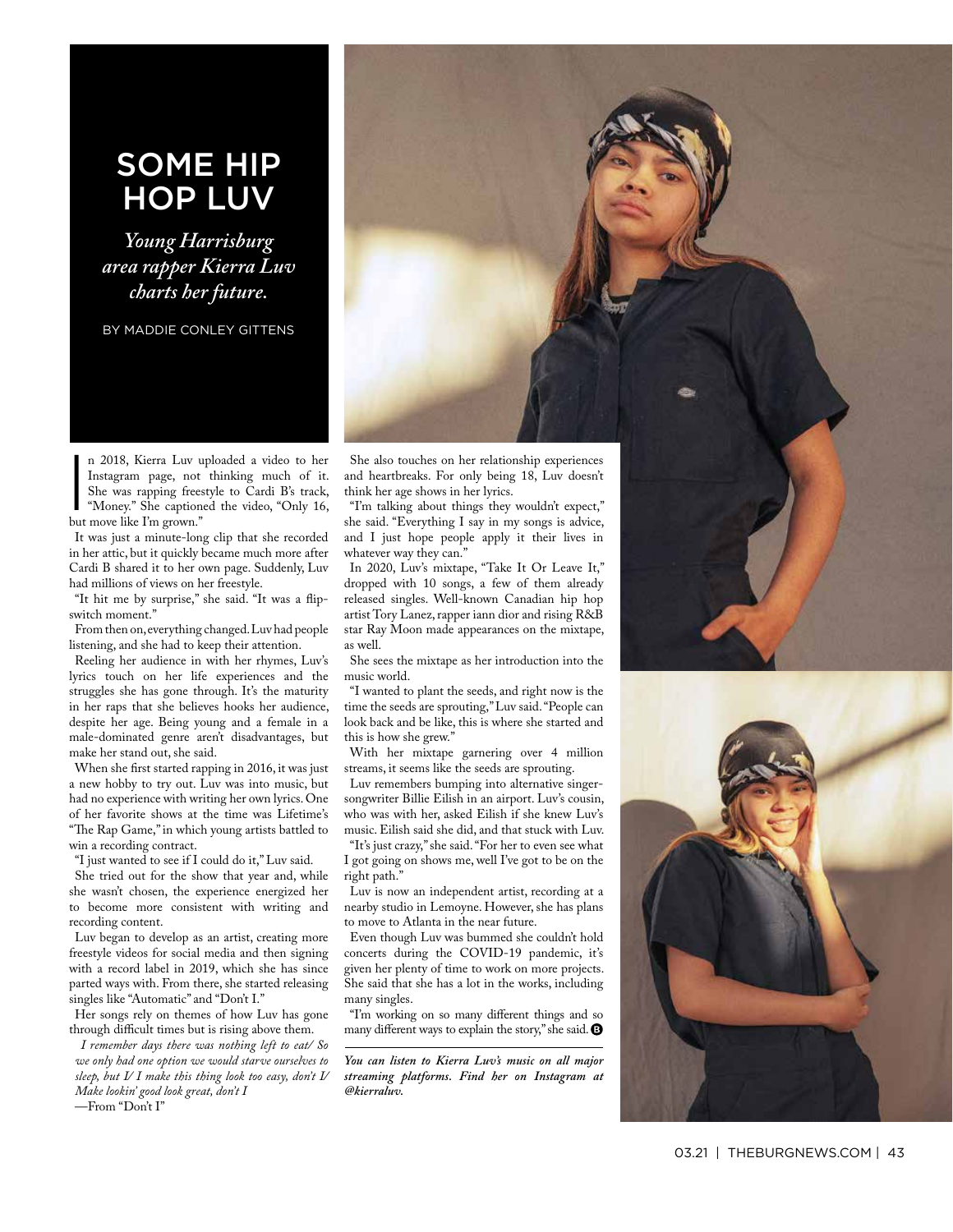

*Local artists invest in their neighborhood through beautifcation project.*

BY MADDIE GITTENS

Althea Lynn King remembers painting<br>her boots with nail polish as a kid<br>growing up in Harrisburg. She was<br>Now she has been down to the sheet of the sheet of the sheet of the sheet of the sheet of the sheet of the sheet<br>she her boots with nail polish as a kid growing up in Harrisburg. She was Now, she has her own son, whom she homeschools along with her nephew. King still loved art, but, with two little boys running around, time for her own interests often got pushed to the back burner.

"I defnitely got lost in being a mom and forgot about me," she said.

That began to change when King spotted a flyer-a call for artists for an upcoming painting project in Allison Hill. Local nonprofts Sprocket Mural Works and Tri County Community Action were seeking artists to leave their mark on a number of flower planters installed throughout Allison Hill.

King decided to apply, but admitted that she was doubtful she'd get chosen. Little did she know, a few weeks later, she'd be kneeling on Market Street, paintbrush in hand.

King painted what she knew was important to her and to her community—family.

"I wanted to bring the power of mom into it," she said of her "mom squad" painting.

In both English and Spanish, the phrase "protect our kids, teach our kids," is painted on the planter.

"For my son to be able to walk by and say 'that's something my mom did,' it's huge," she said.

The planter-painting project was meant to add to the beauty of the Allison Hill neighborhood, explained Sprocket co-founder Meg Caruso. But the effects reached further. For King, and many of the other artists, the experience was one of empowerment and pride in their roots.

#### STROKE OF HOPE

What began to happen among artists and in the community is exactly what Tri County had hoped for when coming up with the project.

"This is encouraging people to take pride in their community," said Danielle Krebs, communications manager at Tri County. "It also gave artists the opportunity to be creative and give back to their community."

Tri County supplied the canvas—large cement planters—along with fowers, and Sprocket helped connect with artists and provided paint. The project kicked off Sprocket's 2021 Harrisburg Mural Festival, which includes many other projects throughout the summer.

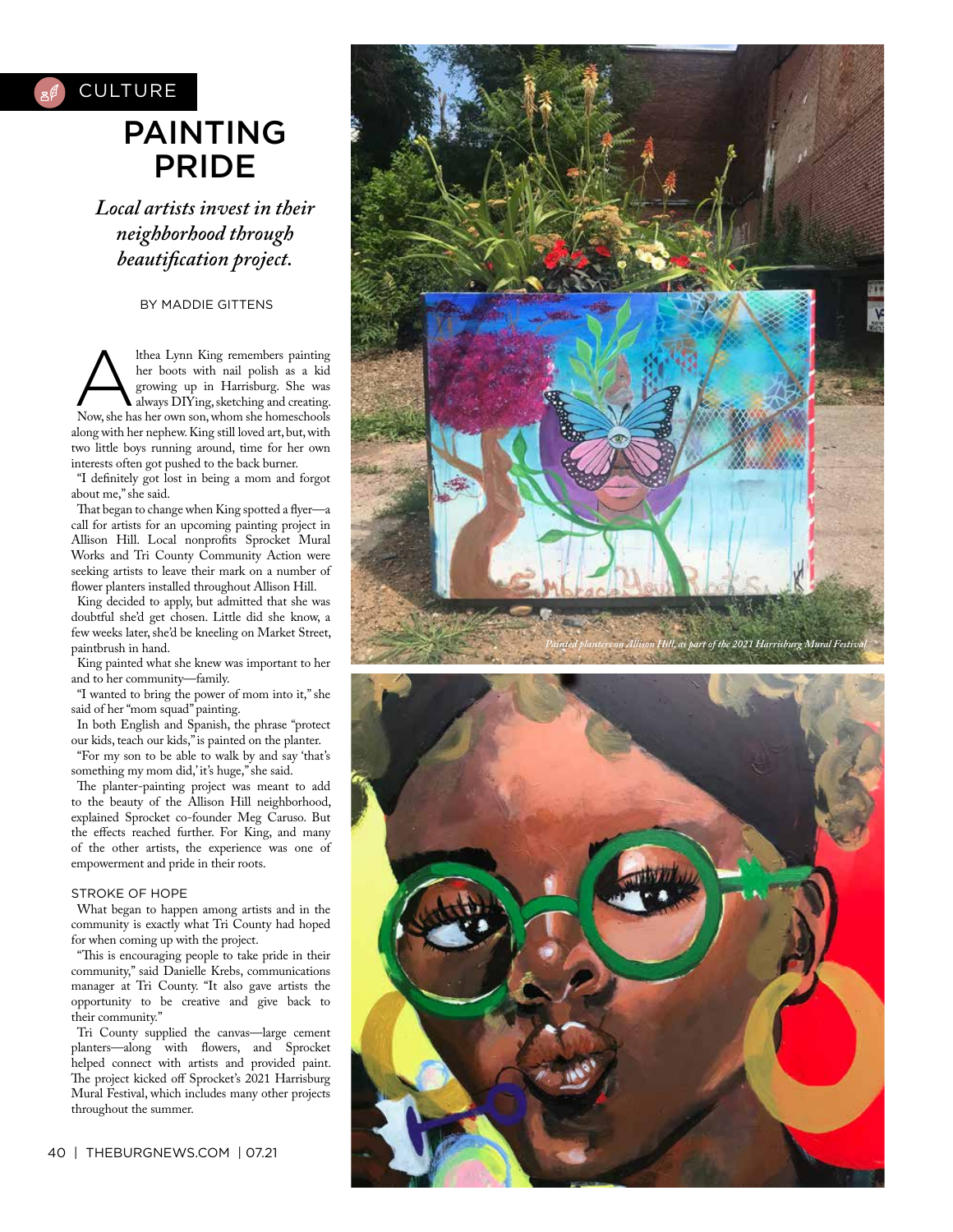

Krebs also saw this as a way to address an aspect of Tri County's Heart of the Hill Community Action Plan which they developed with residents' input. As outlined in the plan, which was updated in 2020, community members expressed a desire for public art and beautifcation projects in the neighborhood.

For this project, Sprocket looked specifcally for artists from the neighborhood and successfully gathered a group of 20 artists, ranging in age and experience.

One of the younger artists is 20-year-old Kiara Dawson, a Harrisburg High School alum.

Dawson has always loved art, she said. She helped design the cougar head painting inside Harrisburg's Rowland Intermediate School, designed school T-shirts and painted a mural at the high school for her senior project.

But when her former art teacher, Rachel Aslan, encouraged her to apply for the planter project, she was nervous. She doesn't like being in the spotlight, she said. However, Aslan successfully got Dawson, as well as two of her students from this past year, to apply. All three were selected.

"We try to talk to our kids about the importance of public art, and this was the perfect opportunity for them to get involved in their community," Aslan said. Dawson rose to the occasion, creating a piece

that celebrates individuality and showcases her own journey towards overcoming depression and accepting herself.

"My mural gives people hope that things will get better," she said.

#### COMMUNITY BEAUTY

Artist Tristan Bond is known locally for his art, with murals on the sides of HMAC and Ciervos Pizza. His painting on the planter on Market Street is much smaller than some of his other work, but carries a lot of signifcance.



Bond has memories of that spot where his artwork now sits. He remembers being a kid, walking with his mom to the fried chicken shop and the fveand-dime store just off the sidewalk. At the bus stop nearby, he used to take a crayon to his coloring book while they waited.

"It's like it's come full circle," he said.

Bond's mother passed away in February, but sitting on that corner, he could still picture himself up on her shoulders, walking through the neighborhood. "Being able to touch on the memory of her—it means a lot," he said.

His painting shows robotic hands planting and watering fowers. He hoped to capture the importance of organic growth alongside continued technological advancement. On one side of the planter, Bond painted "The Hill," what many of the neighbors call Allison Hill, he said.

"It brings a sense of pride to the community," he said. "There's art and beauty in this community. It's rough around the edges, but there's so much beauty in it." $\bullet$ 

*To learn more about Sprocket Mural Works, visit www.sprocketmuralworks.com. For more information on Tri County Community Action, visit www.cactricounty.org.*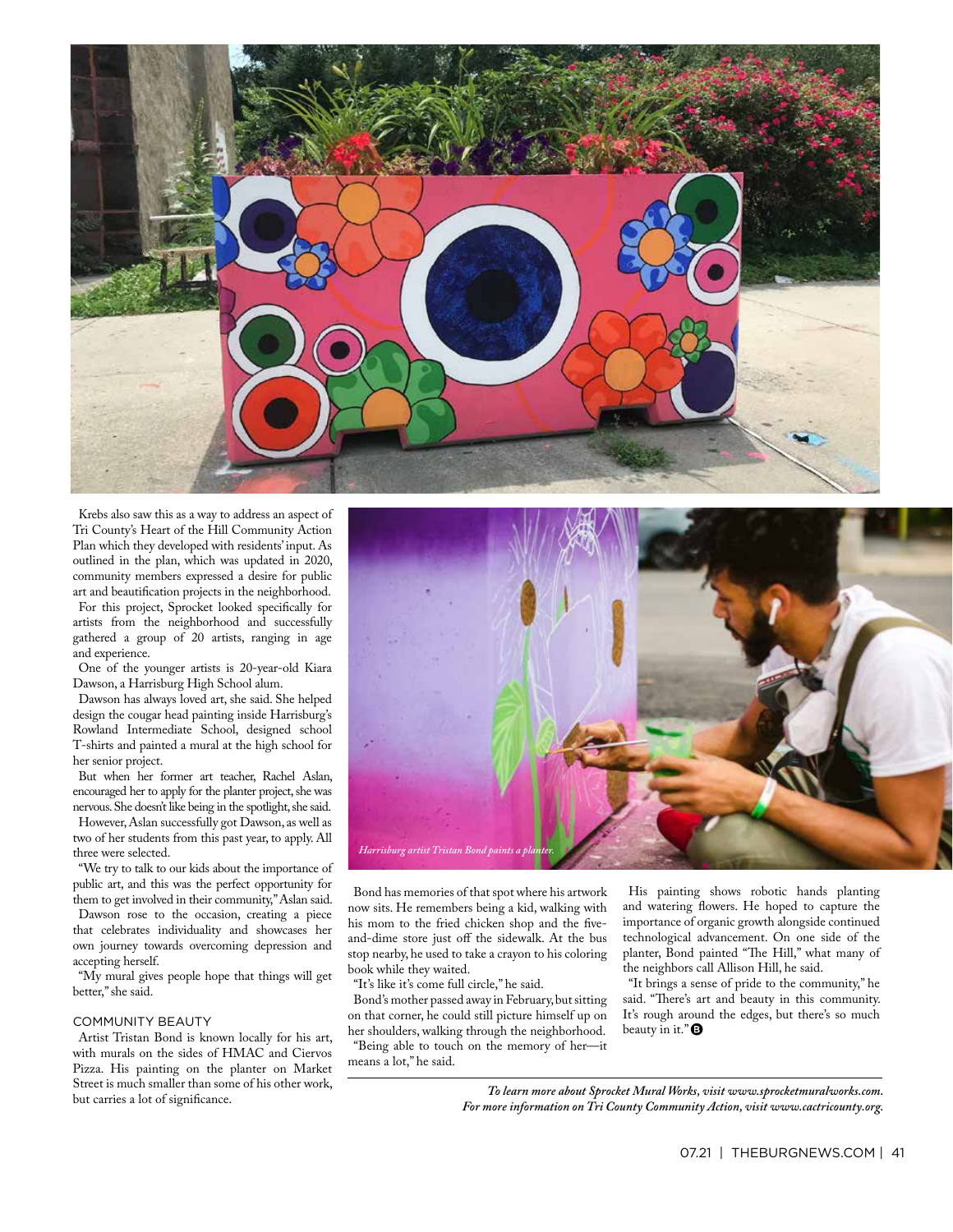### BLACK BUSINESS & CULTURE

# CUP OF CULTURE

*Tasty cofee, inspiring reads at Good Brotha's Book Café.*

BY MADDIE CONLEY GITTENS



The Hawkins never owned a business<br>
Stefan Hawkins never owned a business<br>
First came House of Vegans, the soul<br>
food joint that challenged perceptions of years before this past summer—now he owns two.

food joint that challenged perceptions of vegan food and gained national attention. We non-vegans realized zero-meat fried chicken is possible and wondered how non-dairy mac and cheese can taste so good.

But, while customers lined up at House of Vegans, owners Stefan Hawkins and Laquana Barber had another plan in the works. Why operate just one business on the 1400-block of N. 3rd Street?

Hawkins and Barber opened Good Brotha's Book Café just over six months after opening their frst restaurant across the street.

"After I saw the success of [House of Vegans] and how the community got behind us, I was like 'hey, I can get into this a little more,'" Hawkins said.

Hawkins wants to do more than just serve a good cup of cofee—he wants to fll a gap he sees in the city. Good Brotha's will promote African American literature and art.

Shelves with books for sale line the walls of the café displaying the work of Ta-Nehisi Coates, Ibram X. Kendi, Toni Morrison and other Black authors.

"Representation means a lot to the Black community," Hawkins said. "Our community needs somewhere to go, something to call our own."

#### NEW ENERGY

At any good coffee shop, it's all about the vibe. With some neo-soul playing in the background, Hawkins hopes the café will be a place for people to hang out, enjoy a cup and read a book.

But a vibe must go hand-in-hand with a great mug of joe. As if starting the café weren't enough, Hawkins began his own cofee brand, Fifth Acres Coffee Company, to serve at Good Brotha's.

The name recognizes the areas of the city where he grew up—N. 5th Street and Hall Manor in South Harrisburg, sometimes referred to as South Acres.

Hawkins works with a roaster to produce the coffee, which is sourced from African countries. He eventually hopes to learn how to roast it himself.

"I'm trying to bring something new and energetic to the community," he said.

Behind the counter, steaming milk and brewing coffee is barista Zinnia Moore. She previously worked for a shop that served Starbucks Coffee, but is excited to now work at Good Brotha's with its unique atmosphere.

"The morning coffee can change your whole day," Moore said. "I can change someone's day. I get to interact with customers, and I love meeting diferent people."

She's down for experimenting with new coffee and tea combinations and has a few new creations up her sleeve right now. Become a regular, and Moore might just have your order ready when you walk in.

Besides coffee, Good Brotha's serves baked goods from Harrisburg-based Cece's Cake Shop, owned by Cecilia Davis. Smoothies and House of Vegans' fresh juices are available, as well.

Opening House of Vegans this past summer was Hawkins' frst business venture. In the past months, he has grown in confdence as an entrepreneur and learned a lot about owning a restaurant.

"I've learned that customer service is paramount to make a good business thrive," he said. "We put customers frst. I wouldn't have been able to open two locations without them."

#### VISION & VIBES

Bryan "Prolifk" Hickman has been a big supporter of his friend Hawkins and his businesses from the beginning.

"When he started House of Vegans, the frst thing I wanted to do is support him," he said.

Hickman decided to help the best way he knew how—through art.

Under the name "Prolifk," Hickman creates large canvas paintings inspired by African and African American culture.

Two original pieces hang in House of Vegans, and now two more decorate Good Brotha's. The paintings in the café are for sale. Hickman sees the collaboration as a way for the friends to support each other's businesses.

"With everything going on this year with social injustice, there was more importance of supporting Black-owned businesses," he said.

Through highlighting Black culture, literature and art at Good Brotha's, Hawkins hopes to inspire young African American kids, he said. He also wants to serve as a role model to encourage young people to become business owners.

"I want this to be a place to relax and chill, but also get inspiration," he said.

One way he plans to make that happen is through a book club that the café will host. Promoting literacy and education is important to Hawkins.

Even with Good Brotha's opening, Hawkins is already thinking about more House of Vegans locations and determining his next move.

"2020 was good for me," he said. "2021 will be even better."<sup>O</sup>

*Good Brotha's Book Café is located at 1419 N. 3rd St., Harrisburg. For more information, visit their Facebook page.*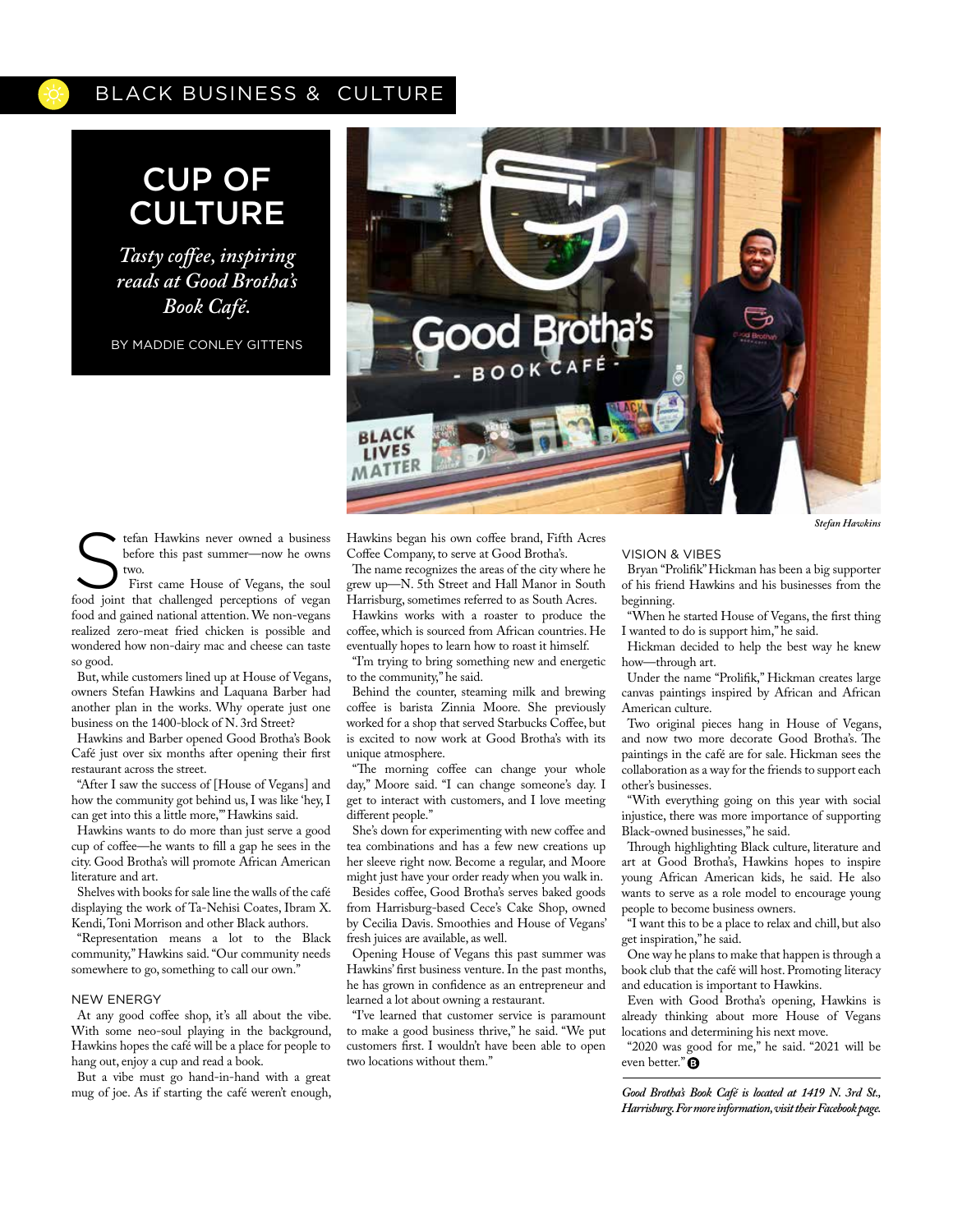



# CREATION & POLLINATION

*Sprocket Mural Works creates pocket park and mural to encourage environmentalism in Harrisburg.*

BY MADDIE GITTENS

atrick Alley in Midtown Harrisburg likely would've ft the description of what moms picture when they tell their kids to avoid walking in dark alleys.

It was an overgrown, neglected space known for crime and trash dumping behind a strip of businesses on the 1300-block of N. 3rd Street not exactly pedestrian-friendly.

But co-founder of Sprocket Mural Works, Meg Caruso, saw potential.

In 2019, Sprocket completed a mural on the side of the Broad Street Army and Navy Store on Sayford Street. During the outreach process, Caruso was talking with neighbors and heard a recurring theme—their dissatisfaction with the adjacent Patrick Alley. Caruso and volunteers developed a plan.

Starting on Martin Luther King Jr. day in 2020, a group of over 30 people from Sprocket and the neighborhood group, Friends of Midtown, hauled out two truckloads of trash, furniture and weeds from the alley. Since then, there have been several more cleanup days.

Over the next year, the organization, with the help of local volunteers, transformed the blighted alley into a pocket park—a colorful, natural escape.

Volunteers planted over 100 new plants, installed a rain barrel to water them, spread wood chips, and, in typical Sprocket style, brought in an artist to paint a mural.

"Murals and plants are both very powerful forces individually, but even more so together," Caruso said.

#### BEE CREATIVE

While the Patrick Alley project has had a huge aesthetic impact on the neighborhood, Caruso was quick to point out that the endeavor was far more encompassing.

Funded largely by an Environmental Education Grant from Pennsylvania's Department of Environmental Protection, the mural and park were created to be both environmentally friendly and educational.